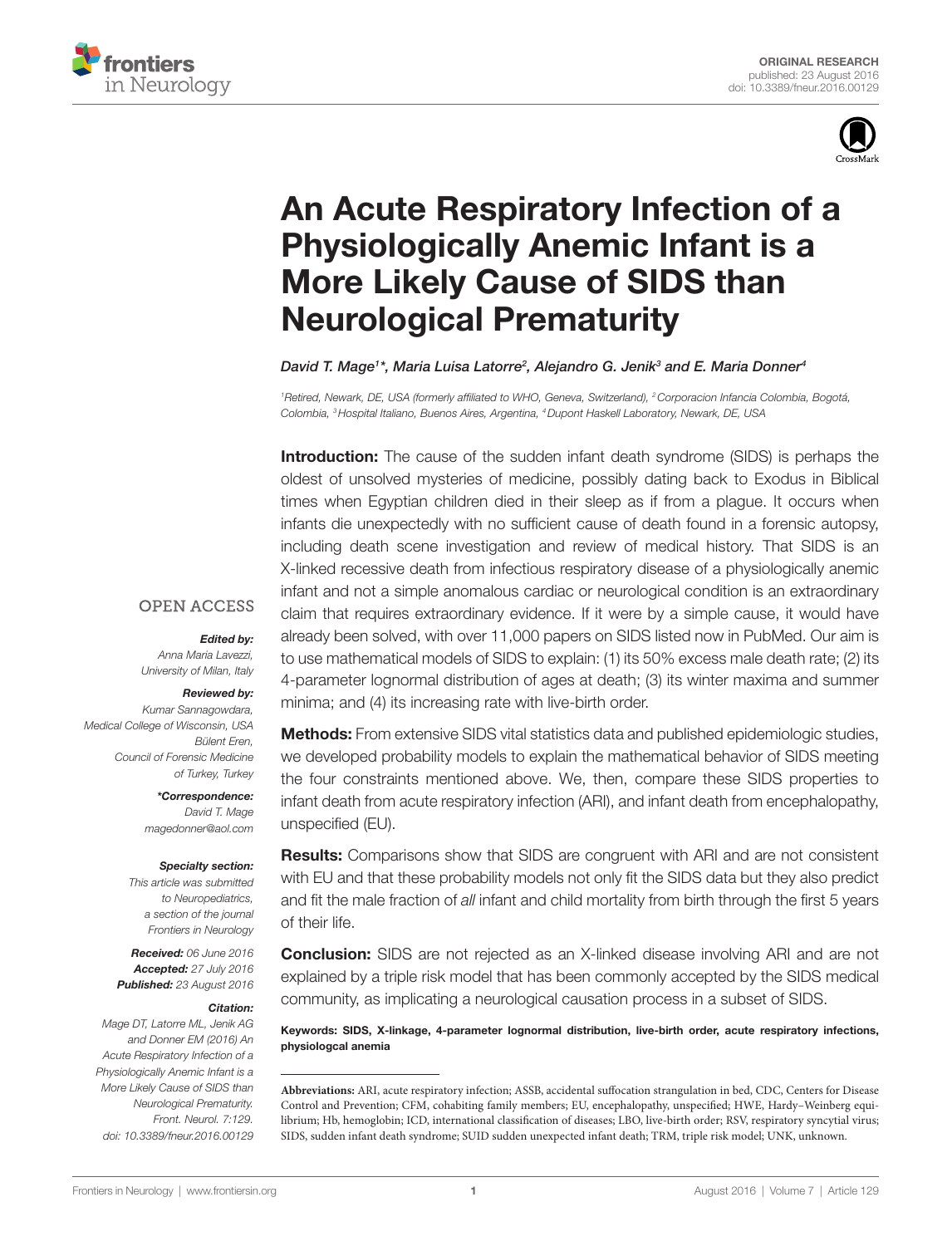# **BACKGROUND**

The sudden unexpected death of an apparently healthy and wellnurtured infant or young child during sleep – that in modern times remains unexplained after forensic autopsy, medical history review, and death scene investigation – is a phenomenon that has appeared throughout human history. It only became known as the sudden infant death syndrome (SIDS) in 1969. In Exodus (11:4–6), the Bible records a plague of such deaths in Egypt that were given a religious supernatural explanation. The history of SIDS is replete with hundreds of theories for its explanation. They range from overlaying of the infant by the mother falling asleep while nursing, suffocation from head covering, thymic asthma from a large thymus occluding the trachea, cardiac failure from long QT syndrome, to neurological deficits of the serotonergic system of the brain stem ([1\)](#page-9-0). Until now, even with new and advanced diagnostics, modern medical science has still been unable to discern the SIDS cause or discover a common identifying internal factor other than the defining absence of any apparent and sufficient cause of death. The aim of our paper is to show through mathematical modeling that an occult acute respiratory infection (ARI) plays a major role in the succession of events that lead a child to die suddenly and unexpectedly, without any explanation.

"Any viable hypothesis for the cause of SIDS must account for its characteristic age distribution" [\(2](#page-9-1)). A left-censored 4-parameter lognormal (a.k.a. Johnson  $S_B$ ) age distribution fits these age data and predicts that SIDS is negligible at birth, rises to a maximum rate between 2 and 3 months of completed life, and goes to 0 at or about 3.5 years ([3\)](#page-9-2). Note that the limitation of SIDS to ages under 1 year in recent years is a 'legal fiction' for research purposes only [\(4\)](#page-9-3). We reason that SIDS must involve age-varying risk factors that are necessary but insufficient-alone to cause SIDS, including some that are not measured at autopsy, and, collectively, they create that age distribution.

For example, physiological anemia is a natural phenomenon that occurs when fetal hemoglobin (HbF) disappears faster than it is replaced by adult hemoglobin (HbA). Hemoglobin (Hb) is not measured at autopsy because of hemostatic gravitational settling of red blood cells leading to lividity and also because it is a natural phenomenon that is compensated for by infants increasing heart rate to maintain oxygen throughput to the brain ([5,](#page-9-4) [6\)](#page-9-5). For term infants at birth, the mean Hb is about 16.5 g/dl with a SD  $\sigma$  of about 2 g/dl. The mean Hb falls to its nadir of 10.5 g/dl with  $\sigma = 1.5$  g/dl at or about 8 weeks, the age at which SIDS has its peak rate. However, there is no margin of safety for those 2% of the infants with the lowest total Hb  $\left(\langle -2\sigma \right)$ . We note the high Hb at birth can explain the absence of SIDS in the first days of life when most other causes of infant death from neurological immaturity have their highest rates.

Whereas traditional medicine repeatedly autopsies SIDS over and over again, expecting to find its cause, we took an engineering approach and looked to the numerical structure of SIDS vital statistics data for an insight. We propose that probability models of risk factors show that: (1) an X-linkage may create the 50% male excess SIDS rate ([7](#page-9-6), [8](#page-9-7)); (2) the observed same 4-parameter lognormal age distribution for both males-and-females and prone-and-supine sleepers, is predicted by Cramér's Theorem [\(3](#page-9-2), [9,](#page-9-8) [10](#page-9-9)) (NB: because total of all SIDS ages have a normal transform distribution, any subsets of SIDS must also have the same normal transform distribution); (3) SIDS and ARI have the same seasonal pattern [\(11\)](#page-9-10); and (4) the increasing SIDS rate with live-birth order (LBO) is related to increased probability of ARI brought home to the infant by family members [\(12,](#page-9-11) [13](#page-9-12)). The X-linkage model can then predict the 5/9 male fraction of *all* infant mortality for equal numbers of males and females at risk [\(14](#page-9-13)[–16\)](#page-9-14).

Given that an infant put to bed to sleep is found dead in exactly the same circumstances as for the immediately preceding sleep period that was survived, one has to ask, "*why was that night different from any other night*" to cause the infant to die in just that interval? The SIDS' parents or other caregivers have no premonition that their infant is at immediate risk of imminent death, so the precipitating fatal event in SIDS must occur suddenly without warning, or they would have sought prompt medical help. We propose it is an occult prodromal respiratory infection that fulminates lethally in the infant [\(12](#page-9-11)) with unmeasured asymptomatic physiological anemia (total Hb < −2σ), autopsied without blood or lung viral or bacterial cultures ([17\)](#page-9-15), or with such testing leading to a culture-negative sepsis [\(12](#page-9-11), [18](#page-9-16)). "Apart from the problems resulting from post mortem effects, culture, immunofluorescence, and ELISA tests are known to give significant false negative (FN) rates" ([19\)](#page-9-17). An hypothesized recessive  $q = 2/3$  X-linkage could allow acute anoxic encephalopathy, perhaps with apnea, to occur in possibly immature neurons, or a deficient number of respiratory control neurons of the brain stem, and the infant never awakens. If the complimentary dominant X-linked allele with frequency  $p = 1 - q = 1/3$  could provide for an enzyme that would allow the respiratory control neurons to switch from aerobic to anaerobic oxidation, the infant could survive the transient anoxia. A recent study to identify this possibility could not identify such a gene locus involved, perhaps because the Illumina platform used only covered an estimated 90–95% of the X-chromosome ([20,](#page-9-18) [21](#page-9-19)). We explain below why autosomal–androgen interactions are unlikely to play a role [\(14](#page-9-13)).

The current SIDS literature, as exemplified by papers in this very Frontiers topic, still considers a published "Triple Risk Model" (TRM) as possible for a subset of SIDS [\(22\)](#page-9-20), even though, there is no known, common internal marker of susceptibility, no common external factor of risk, and no common restriction of SIDS ages to a distinct sub-period of SIDS susceptibility – because a single equation covers the entire age range from birth to 3.5 years ([3](#page-9-2)). Such a TRM with congenital neurologic immaturity and underdevelopment of the serotonergic neurological systems would have maximal danger at or immediately after the birth as do other congenital anomalies, such as encephalopathy, unspecified (EU), whereas SIDS has a minimal rate there [\(23](#page-9-21)). Conversely, our proposed model with the effects of maternal iron-deficiency anemia *in utero*, delaying neurological development ([24](#page-9-22), [25](#page-9-23)), and leading to severe physiological anemia *ex utero* ([5](#page-9-4), [6\)](#page-9-5) has the anemia, not the neurological deficits, playing a causative role. This anemia has the infants presenting with their maximal Hb at birth that may explain this unique property of minimal neonatal SIDS and the neurological underdevelopment observed in a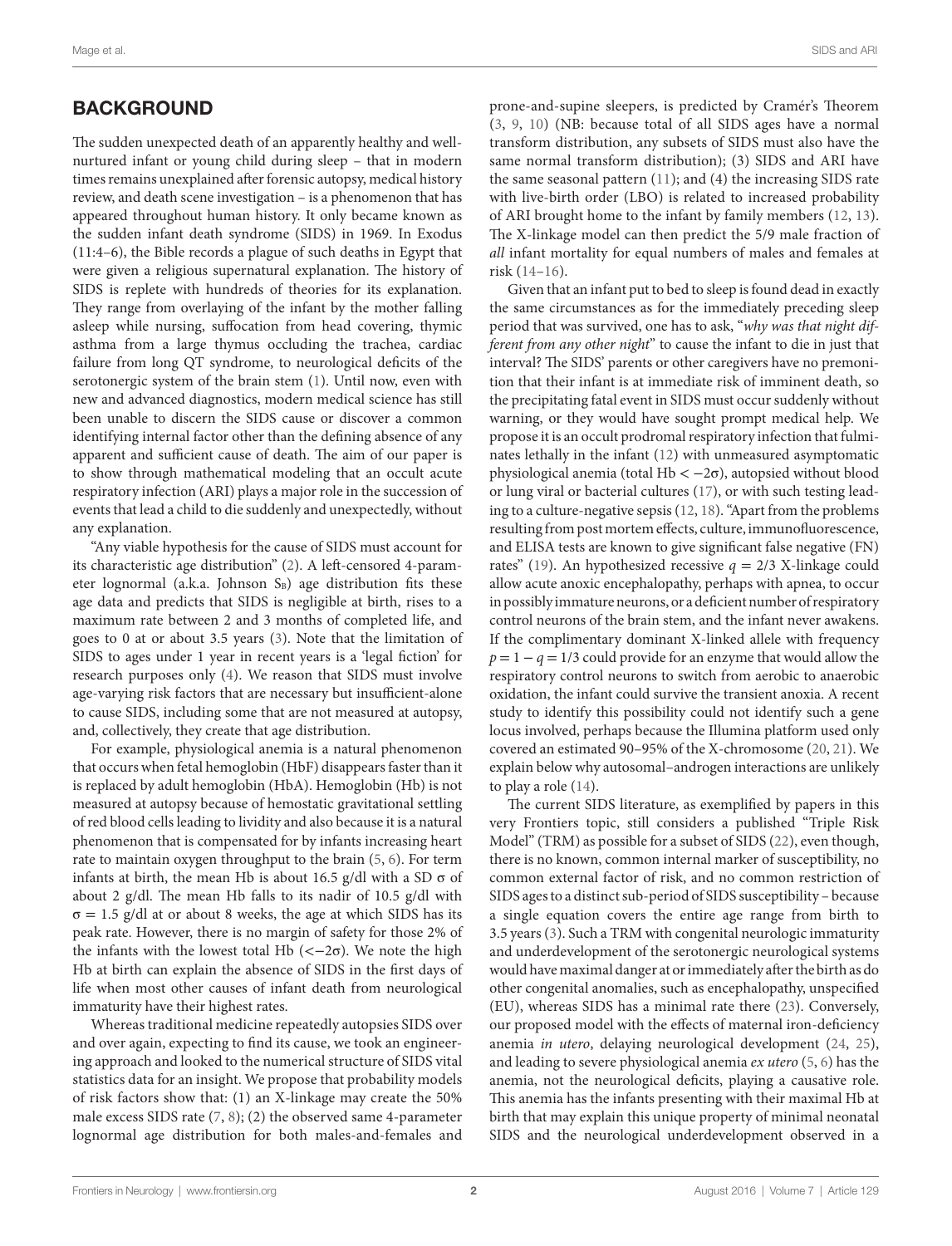subset of SIDS ([22](#page-9-20)). That is, the same maternal iron-deficiency anemia may cause both developmental delays in the infant's monoaminergic systems [including serotonin (5-HT) transporters] and the infant's relatively low postnatal Hb – leading to a fatal cerebral anoxia, so their correlation may be mistaken for the causation of SIDS.

We, now, discuss the four factors cited above (gender, age, seasonality, infectivity) that can explain SIDS and, then, we predict the total male fraction of *all* infant mortality that support our probability models for the cause of SIDS.

### Gender and the 50% Male Excess of SIDS

As stated by Naeye et al. ([7](#page-9-6)), "The general disadvantage of male infants has long been recognized. The biologic difference *must* originate in the genetic differences between the sexes and those genetic differences are the consequence of disparity in the number of the X chromosomes … This gives the female options for variability not open to the male." **[Table 1](#page-2-0)** shows the male fraction of SIDS and other respiratory infant deaths and diseases that all seem to fluctuate about a value of 0.612 for the male fraction of SIDS. We know of no mechanism other than a recessive X-linkage in Hardy–Weinberg equilibrium (HWE) that can cause such a constant excessive male fraction of infant mortality. Whereas there may be autosomal–androgen interactions that can lead to a male excess for conditions, such as cleft lip and male pattern baldness, we have shown that the same 50% male excess occurs monthly throughout the first year of life, while testosterone rises and falls in the months after birth to aid in the descent of the testes into the scrotum ([14\)](#page-9-13).

It is interesting to note that Guntheroth [\(1](#page-9-0)) in a table of the most important epidemiologic facts on SIDS did not include the

constant male fraction of 0.61, as shown in **[Table 1](#page-2-0)** [\(33\)](#page-10-6). We proposed ([8](#page-9-7)) that this male fraction of 0.61 could be caused by a non-protective X-linked recessive allele with frequency  $q = 2/3$ and a protective dominant corresponding X-linked allele with frequency  $p = 1/3$ . The XY male would be at risk with frequency  $q = 2/3$  and the XX female would be at risk with frequency  $q^2 = 4/9$ , giving the male a 50% excess risk for equal numbers of males and females at risk (3 males:2 females). However, there is a male live-birth excess rate of order 5% that has a slight variation from country to country and from year to year within a country, so that there would be 3.15 males:2 females, giving a male fraction of order  $3.15/(3.15 + 2) = 0.6117$ . Therefore, some of the variance in the male fractions of **[Table 1](#page-2-0)** may be due to those fluctuations at or about the nominal male live-birth excess of 5%. We also noted that Carpenter and Gardner ([28](#page-10-0)) reported in their Table 1, for England and Wales 1965–1976, that all infant deaths from non-respiratory anomalies were 5,653 males and 5,369 females, a 5.3% male excess, similar to the nominal 5% male live-birth excess. This should have indicated to those looking for autosomal variants related to SIDS that androgen interactions were also unlikely.

### The 4-Parameter Lognormal Distribution of the SIDS Ages

The most unique characteristic of SIDS is its 4-parameter lognormal age distribution (a.k.a. Johnson  $S_B$ ) that must be explained by any theory for the cause of SIDS ([2](#page-9-1), [3\)](#page-9-2). The equation we developed for SIDS is as follows: *y* = Log [(*m* − [−0.31])/(41.2 − *m*)] = μ + σ *z*, where *m* is age in months,  $\mu$  is the value of *y* at the median point,  $\sigma$  is the SD of *y*, and *z* is a standard normal deviate (Note, the negative third parameter −0.31 requires the distribution to

<span id="page-2-0"></span>

| TABLE 1   Male fractions of SIDS and other respiratory diseases showing the same infant male fractions of order 0.61 (26). |                                                                                                        |                          |                     |                  |  |  |  |  |  |
|----------------------------------------------------------------------------------------------------------------------------|--------------------------------------------------------------------------------------------------------|--------------------------|---------------------|------------------|--|--|--|--|--|
| <b>Authors</b>                                                                                                             | <b>Diseases</b>                                                                                        | <b>Male</b><br>mortality | Female<br>mortality | Male<br>fraction |  |  |  |  |  |
| CDC (27); U.S.; 1968-2014                                                                                                  | Suffocation by inhalation of food or foreign object <5 years                                           | 8.940                    | 6.070               | 0.596            |  |  |  |  |  |
| Carpenter and Gardner (28); England and<br>Wales: 1965-1976                                                                | Sudden respiratory death (70% SIDS) – at home                                                          | 11,212                   | 7,443               | 0.601            |  |  |  |  |  |
| Carpenter and Gardner (28); England and<br>Wales: 1965-1976                                                                | Respiratory deaths not sudden - in hospital                                                            | 2,375                    | 1,564               | 0.603            |  |  |  |  |  |
| Naeye et al. (7); U.S.                                                                                                     | Total neonatal <72 h (less antenatal aspiration identified by<br>squamous cells in terminal airspaces) | 1.009                    | 660                 | 0.604            |  |  |  |  |  |
| Fard et al. (29); Hannover                                                                                                 | <b>SIDS</b>                                                                                            | 163                      | 104                 | 0.610            |  |  |  |  |  |
| Mage and Donner (8); Global                                                                                                | SIDS (36 data sets)                                                                                    | 41,238                   | 26.140              | 0.612            |  |  |  |  |  |
| Carpenter et al. (30); Europe, NZ                                                                                          | <b>SIDS</b>                                                                                            | 1,466                    | 898                 | 0.613            |  |  |  |  |  |
| Gupta et al. (31); Scotland; 1982-1990                                                                                     | Bronchiolitis: hospital discharge diagnoses                                                            | 6.127                    | 3.881               | 0.614            |  |  |  |  |  |
| Wilkinson and Skuza (32); Australia; 1981-2000                                                                             | <b>SIDS</b>                                                                                            | 4,402                    | 2.752               | 0.615            |  |  |  |  |  |
| CDC (27); U.S.; 1968-2014                                                                                                  | Respiratory distress syndrome                                                                          | 98,328                   | 61.790              | 0.619            |  |  |  |  |  |
| Gupta et al. (31); Scotland; 1982-1990                                                                                     | <b>SIDS</b>                                                                                            | 751                      | 460                 | 0.620            |  |  |  |  |  |
| Total                                                                                                                      | All the above                                                                                          | 176,011                  | 110,962             | 0.613            |  |  |  |  |  |

#### <span id="page-2-1"></span>TABLE 2 | The age distribution of SIDS – multiple studies pooled together ([34\)](#page-10-5).

| Age $m^a$ |       | 2      |               | 4                                                              | 5     | 6     |             | 8        | 9                 | 10  |            | 12     | $13 - 41$   |        |
|-----------|-------|--------|---------------|----------------------------------------------------------------|-------|-------|-------------|----------|-------------------|-----|------------|--------|-------------|--------|
|           |       |        |               | $-1.487$ $-1.230$ $-1.060$ $-0.936$ $-0.834$ $-0.747$ $-0.670$ |       |       |             | $-0.602$ | $-0.539$ $-0.481$ |     | $-0.427 -$ | -0.375 |             |        |
| n         | 3.550 | 10.496 | 12,354 10,036 |                                                                | 6.436 | 4,046 | 2,811 2,007 |          | 1.430             | 940 | 683        | 511    | $1.110^{b}$ | 56,410 |

*a Months are defined differently by different authors as 1,461 days/48 months is not an integer. bEstimated by semi-logarithmic extrapolation of numbers at 4 – 12 to 41 months.*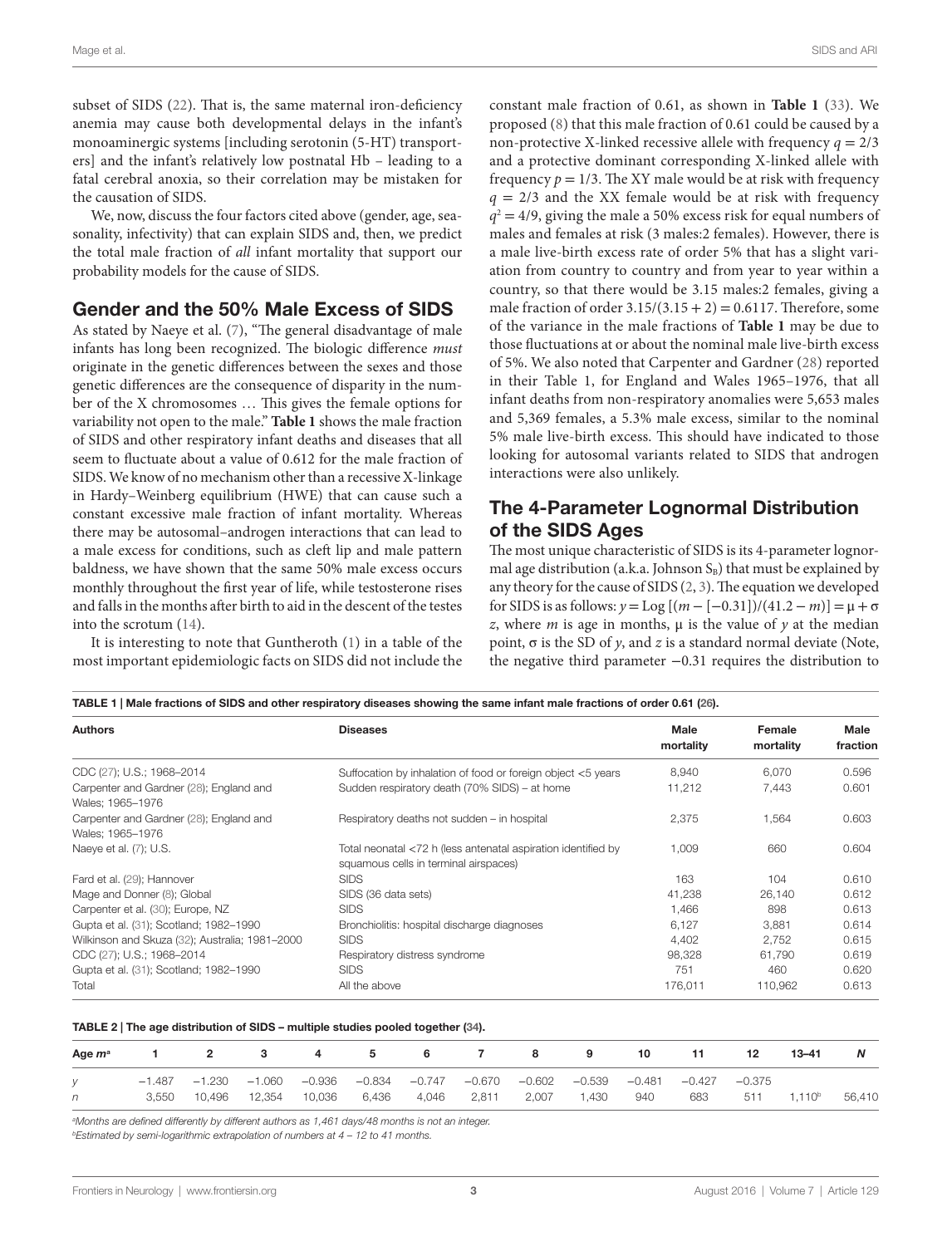

<span id="page-3-0"></span>be censored at  $m = 0$ ). **[Table 2](#page-2-1)** shows the age distribution data for multiple SIDS studies combined [\(34](#page-10-5)) and **[Figure 1](#page-3-0)** is the frequency distribution of *y* vs. *z* described by a 4-parameter lognormal distribution ( $y = 0.31 z - 1.03$ ).

To explain the generation of this observed 4-parameter lognormal distribution as required for any correct explanation of SIDS ([2](#page-9-1)), we developed a Venn diagram (**[Figure 2](#page-3-1)**) for a quadruple risk model of SIDS [\(35](#page-10-7)). The four probability factors involved with SIDS discussed in this paper explain the age and gender distributions invariant with different sleep position and subsets of SIDS found with and without neurological prematurity (Pn) and respiratory infection (Pi). It is proposed that a prone infant is susceptible to SIDS anywhere in the intersection between the genetic (Pg) and anemia-related apnea (Pa) factors with *either* Pn *or* Pi, but a supine sleeping infant is only susceptible to SIDS if it is in the intersection of all four factors (Pa, Pg, Pi, *and* Pn). This is easily explained mathematically from our model as follows: let there be two causal-risk factors, one with probability increasing with age in months  $(m)$  as Pi =  $0.31/(41.2 - m)$  and the other with probability decreasing with age as  $Pn = 0.31/(m + 0.31)$ . For supine sleep, let the infant require both simultaneously with the probability equal to their product as  $PiPn = 0.1/[(41.2 - m)]$ (*m* + 0.31)]. For prone sleep, let the infant only require one of them, which will have the probability approximately equal to their sum Pi + Pn, as  $0.31[1/(41.2 - m) + 1/(m + 0.31)]$ . However, this sum can be rewritten as equal to 0.31 [(41.2 − *m*) + (*m* + 0.31)]/

<span id="page-3-1"></span>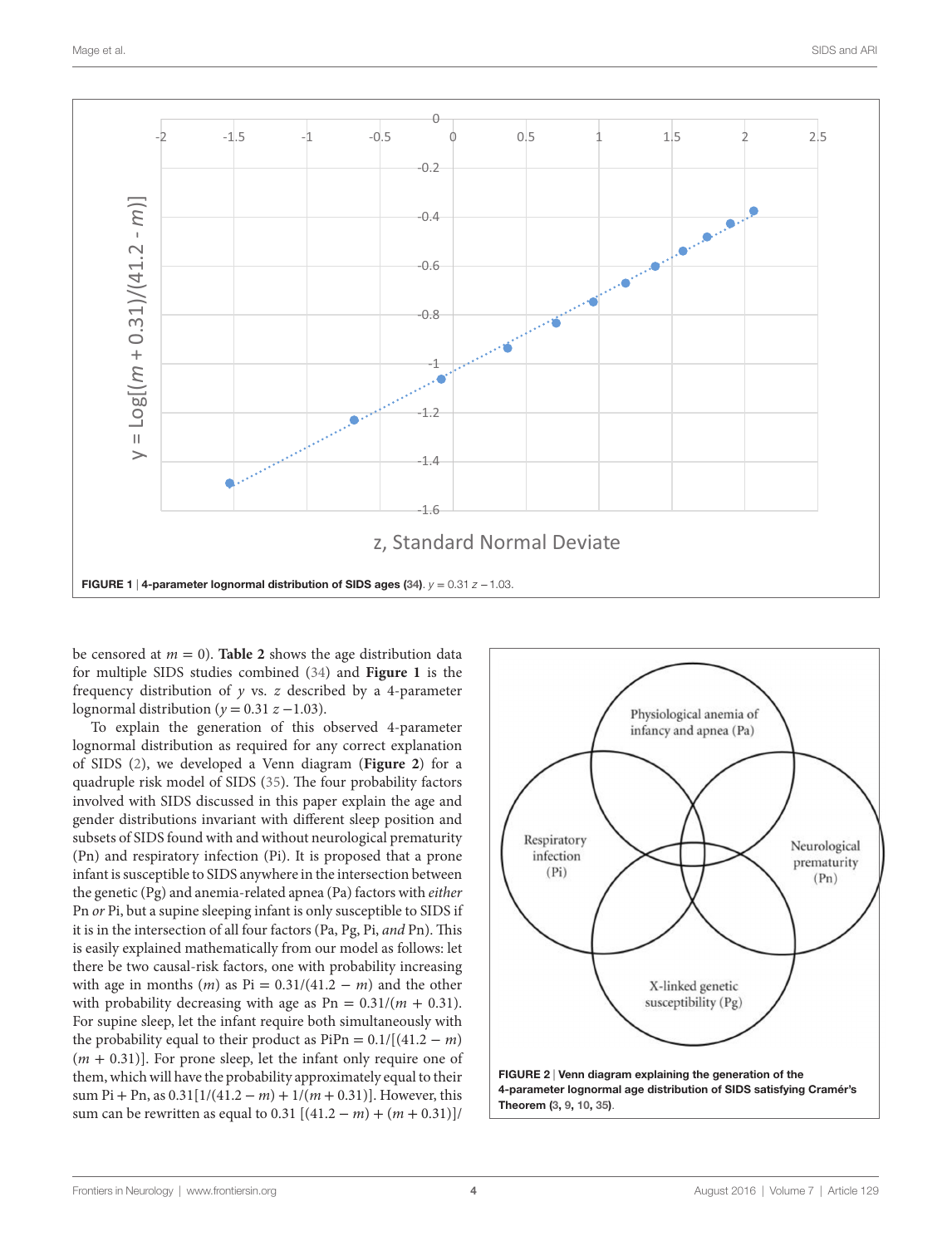$[(41.2 - m) (m + 0.31)] = 12.9/[(41.2 - m)(m + 0.31)]$  that has the same form as for supine sleep, varying only by the constants 0.1 and 12.9.

## Seasonal Pattern of SIDS

Sudden infant death syndrome has a known seasonal pattern, with maximal rate during the cold winter and minimal rate during the warm summer months found in Europe and North America. CDC [\(27\)](#page-9-25) reports the monthly numbers of SIDS, ARI, and EU for 1999–2014. We sum the numbers reported by calendar month (28–31 days) and adjust these totals to a fixed month length of 1,461 days/48 months  $= 30.44$  days, by multiplying each total by 30.44/days per month. **[Table 3](#page-4-0)** shows the ICD-10 numbers for sudden unexpected infant deaths  $\{SUID = [SIDS (R95),$ UNK (R99), accidental suffocation strangulation in bed (ASSB) (W75)]}, ARI (J00-J26), and EU (G93.4). **[Figure 3](#page-4-1)** shows that SUID and ARI have similar sinusoidal variation, but EU does not.

Seasonality in SUID/SIDS is not a function of ambient temperature variation between winter and summer. This was shown by Mage ([11\)](#page-9-10) looking at semi-tropical Hawaii, which has negligible temperature variation throughout the year. However, it does have seasonal variation of SIDS that was attributed to the tourist influx during the year from the U.S. and Japan where there is ARI seasonal fluctuation that is transmitted to the Hawaiian population. The South American country Colombia is also semitropical with wide changes in elevation, but no cold winter. There, the respiratory infection peak occurs during the rainy season that matches their SUID peak ([36](#page-10-8)).

# Respiratory Infection and SIDS

Infants are normally and routinely placed to sleep by their parents in a habitual customary manner. In the case of SIDS, the parents or other caregivers have no premonition that the infant is at imminent risk of dying. The baby's clothing, sleep position, bed and bedding, and other items, such as pacifier use, room temperature, and feeding pattern will be very like the infant's normal pattern in the immediately previous sleep period. One needs to ask "*what then could have changed between the immediately previous sleeping conditions and the final sleep from which the infant never awoke*?" We propose that virtually the only likely thing that could have changed, which is capable of causing a sudden death, is the rapid fulmination of an occult prodromal

<span id="page-4-0"></span>

| TABLE 3   Seasonal variation of SUID, ARI, and EU, U.S. 1999-2014 (27). |         |          |       |       |       |       |       |                 |           |         |          |                 |
|-------------------------------------------------------------------------|---------|----------|-------|-------|-------|-------|-------|-----------------|-----------|---------|----------|-----------------|
| <b>Disease</b>                                                          | January | February | March | April | Mav   | June  | Julv  | August          | September | October | November | <b>December</b> |
| <b>SUID</b>                                                             | 5.247   | 5.280    | 5.061 | 5.096 | 5.012 | 4.730 | 4.547 | 4.647           | 4.891     | 5.161   | 5.308    | 5.476           |
| ARI                                                                     | 636     | 710      | 568   | 393   | 340   | 272   | 240   | 231             | 284       | 296     | 372      | 509             |
| EU                                                                      | 121     | 111      | 130   | 114   | 131   | 109   | 115   | 14 <sup>1</sup> | 125       | 135     | 119      | 123             |

<span id="page-4-1"></span>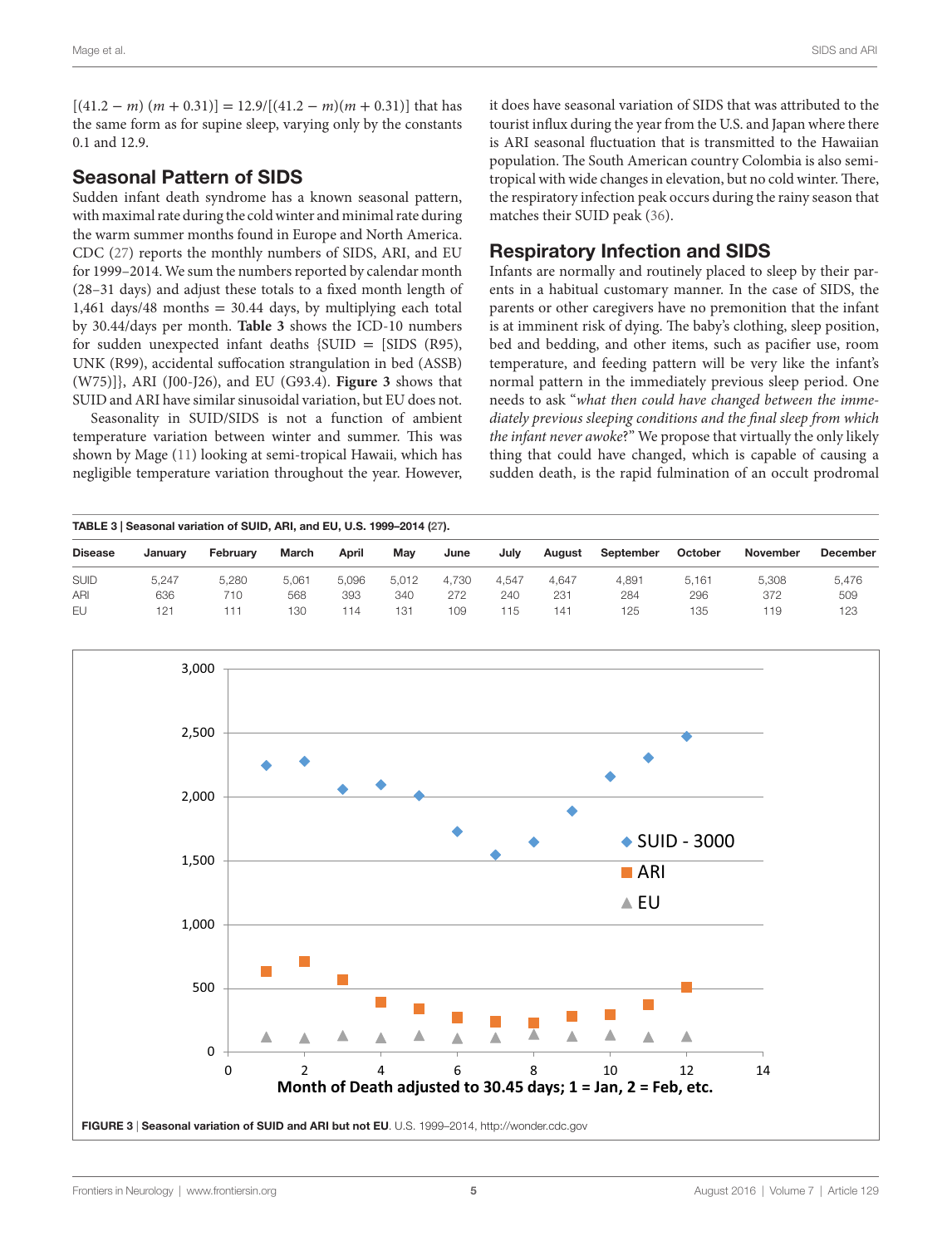respiratory infection that was invisible to the person placing the infant to sleep ([12\)](#page-9-11).

Infants who catch a respiratory infection must get it from contact with a carrier of that communicable infection, which is most likely a cohabiting family member (CFM) ([37\)](#page-10-9). For infants of a given LBO, we assume that they live with two parents and all LBO – one older siblings, so that  $CFM = LBO + 1$ . **[Table 4](#page-5-0)** shows combined global data from four studies from the U.S. ([28](#page-10-0), [38](#page-10-10)), Europe ([30](#page-10-2)), and Colombia [\(39](#page-10-11)) of SUID. SUID was defined

<span id="page-5-0"></span>TABLE 4 | Four combined studies of global SUID **=** SIDS **+** UNK **+** ASSB [\(13](#page-9-12)).

| Live-birth<br>order (CFM) | $SIDS + UNK +$<br><b>ASSB</b> | <b>Infants</b><br>at risk | <b>SUID rate</b><br>per 1,000 | <b>SUID model</b><br>per $1,000 =$<br>$3.60*(1-0.9^{\text{CFM}})$ |  |
|---------------------------|-------------------------------|---------------------------|-------------------------------|-------------------------------------------------------------------|--|
| O(0)                      | 0                             | 0                         | Ω                             | Ω                                                                 |  |
| 1(2)                      | 27,945                        | 38,759,660                | 0.7210                        | 0.6843                                                            |  |
| 2(3)                      | 30,037                        | 30,465,292                | 0.9859                        | 0.9760                                                            |  |
| 3(4)                      | 18,288                        | 15.418.084                | 1.1861                        | 1.2386                                                            |  |
| 4(5)                      | 9,539                         | 6,467,509                 | <sup>a</sup> 1.4749           | <sup>a</sup> 1.4749                                               |  |
| 5(6)                      | 3,327                         | 1.989.679                 | 1.6721                        | 1.6876                                                            |  |
| 6(7)                      | 2.818                         | 1,520,300                 | 1.8536                        | 1.8790                                                            |  |

*a Model fit by matching to this datum point.*

by CDC [\(27](#page-9-25)) for ICD-10 as R-95 SIDS, R-99 Unknown cause or SIDS with an incomplete forensic investigation (UNK) and W-75 ASSB – with possible suffocation from prone sleep position. As readily seen from the next to last column, the rate of total SUID increases, monotonically, with LBO and our estimate of CFM.

We noted the increase of SUID rate as LBO/CFM increases and have developed the following probability model to express the concave shape of the relationship: let *P* equal the average probability of a family member *not* being a carrier of a communicable respiratory infection, the probability that all CFM are non-infective will then be equal to *P*CFM, and the probability that the infant will be exposed to *at least one* such CFM will be equal to 1 − *P*CFM. Our model fit to these data is that *P* = 0.9 and the SUID rate per 1,000 at risk with a given LBO, shown in the last column of **[Table 4](#page-5-0)**, is as follows: rate per  $1,000 = 3.60*(1 − 0.9^{\text{CFM}})$ . **[Figure 4](#page-5-1)** shows the goodness of fit of this model to these data. Note how the model goes to the origin (0 SUID for a virtual cloned infant that has 0 CFM – as in Aldous Huxley's *Brave New World*), smoothly without any discontinuity. Therefore, all SUID appear to be related to a possible source of an ARI.

**[Table 5](#page-6-0)** shows the U.S. infant mortality rate from both Upper and Lower ARIs from 1995–2013 ([27](#page-9-25)). The corresponding codes are ICD-10, J00-J06, J20-J22, and ICD-9 460-466. As for

<span id="page-5-1"></span>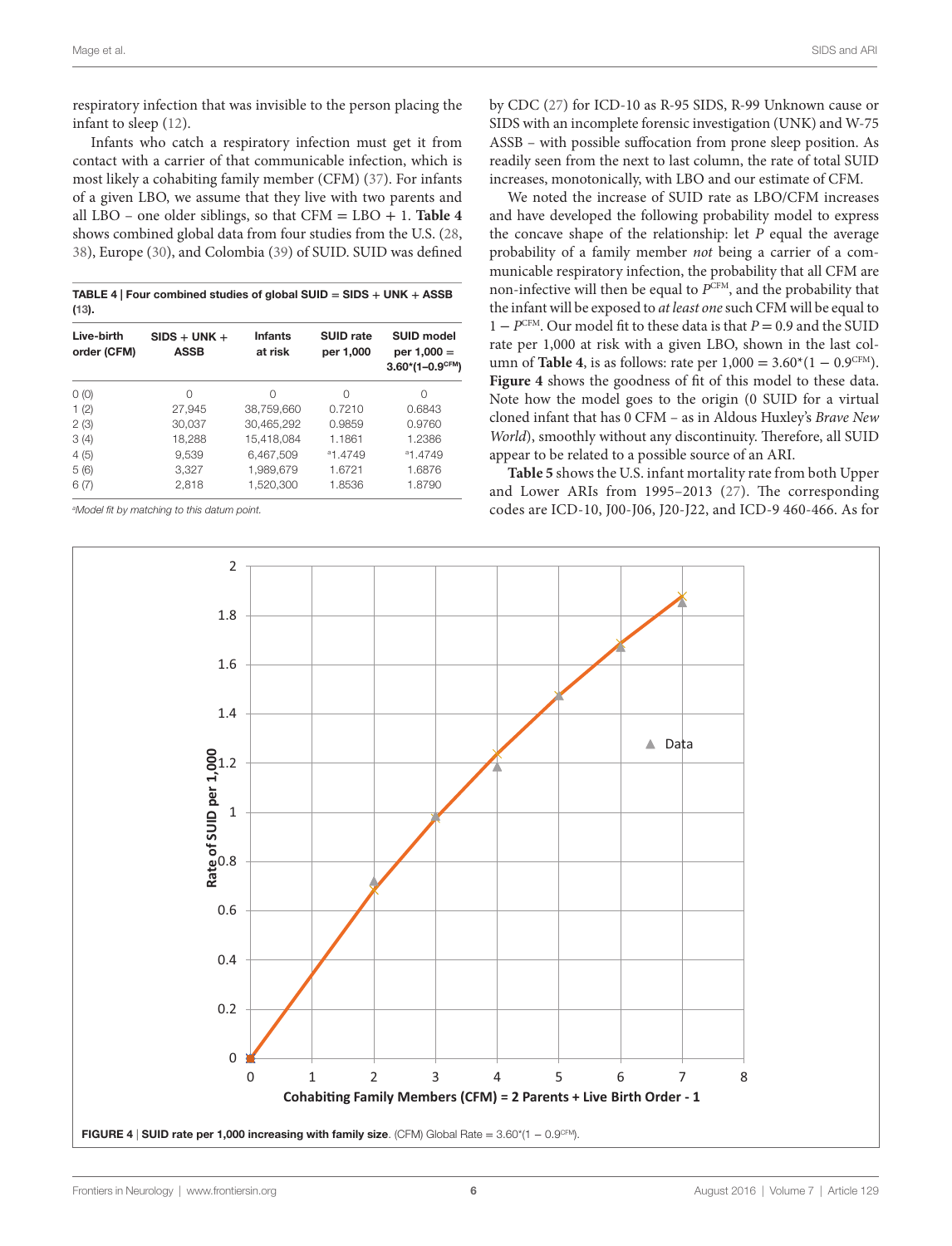SIDS, the ARI mortality rate increases with LBO in **[Figure 5](#page-6-1)** and with a similar mathematical relationship for prediction as from **[Figure 4](#page-5-1)**. This supports our finding that SIDS appears to have a causal relationship to the initial fulmination of an occult prodromal ARI that may cause neuronal death in the physiologically susceptible infants [\(12\)](#page-9-11). We note again that many U.S. medical examiners do not culture lung exudate of potential SIDS cases because "of a perceived lack of testing utility" ([17](#page-9-15)), and that, in many cases, the cultures are negative in spite of other evidence of severe sepsis ([18](#page-9-16), [19\)](#page-9-17). Indeed, Farber wrote, in some such cases, "no growth was obtained from the blood stream although gross and histological changes in these cases were identical with those in which a positive culture was found." [\(12\)](#page-9-11).

In comparison to SIDS and ARI which have increasing risks of mortality with increasing family size as potential carriers of an ARI, infant mortality from neurological cell death in infants with underdeveloped brain structure at birth, from EU is independent of the infant's family size or LBO. **[Table 6](#page-7-0)** shows U.S. EU data on this cause ([27\)](#page-9-25).

**[Figure 6](#page-7-1)** shows that the family size of the infant dying from neurological underdevelopment and immaturity at birth, with a diagnosis of EU, has no consistent relation to the rate of EU.

<span id="page-6-0"></span>TABLE 5 | U.S. 1995–2013 [\(http://wonder.cdc.gov\)](http://wonder.cdc.gov) acute upper and lower respiratory infection mortality (ICD-10, J00-J06, J20-J22, and ICD-9 460-466) ([27\)](#page-9-25).

| Live-birth<br>order (CFM) | ARI J00-J06,<br>J20-J22 ICD-9<br>460-466 | <b>Infants</b><br>at risk | Rate per<br>100,000 | Model rate<br>per $100,000 =$<br>$6.36*(1-0.9^{\text{CFM}})$ |
|---------------------------|------------------------------------------|---------------------------|---------------------|--------------------------------------------------------------|
| O(0)                      | 0                                        | $\Omega$                  | Ω                   | 0                                                            |
| 1(2)                      | 280                                      | 30.740.193                | 0.9108              | 1.2084                                                       |
| 2(3)                      | 387                                      | 24,528,771                | 1.5777              | 1.7235                                                       |
| 3(4)                      | 265                                      | 12.707.378                | 2.0854              | 2.1872                                                       |
| 4(5)                      | 139                                      | 5,081,597                 | 2.7353              | 2.6044                                                       |
| 5(6)                      | 58                                       | 1.890.067                 | 3.0686              | 2.9800                                                       |
| 6(7)                      | 50                                       | 1.470.973                 | 3.3991              | 3.3180                                                       |

In addition, whereas EU occurs predominantly (60%) in the first 4 weeks after birth, SIDS spares the neonate [\(3,](#page-9-2) [21](#page-9-19)). Thus, it is unlikely that neurological deficiencies from fetal underdevelopment of serotonergic brain cells in SIDS can be responsible for a large subset of SIDS. The reader should note that Cramér's theorem requires that all subsets of SUID, such as SIDS, must have the same normal transform age distribution as SIDS that would also argue against a neurological subset [\(9\)](#page-9-8).

**[Figures 7](#page-8-0)** and **[8](#page-8-1)** show that the age distribution of hospital discharges for bronchiolitis and SIDS deaths, respectively, in Scotland 1982–1990, have the same lognormal form, as well as the same male fractions (SIDS 0.612 and bronchiolitis 0.614). Note that SIDS in **[Figure 8](#page-8-1)** have virtually the same slope and intercept as SIDS in **[Figure 1](#page-3-0)**. Gupta et al. [\(31](#page-10-3)) came to the conclusion that "the two conditions do not appear to be closely related" by a chi-square test and analyses of their autocorrelation structures. They attributed the bronchiolitis hospitalization cases to the ubiquitous respiratory syncytial virus (RSV) to which virtually all infants are exposed by the end of the second year of life [\(37](#page-10-9)). However, there are several reasons why the statistical comparison between SIDS and RSV hospitalization may show no significant relation if one did exist:

All statistical testing assumes that measurements are made without error, but SIDS has false positives (FP) and FN. Thus, Recorded SIDS  $(RS)$  = Actual SIDS  $(AS)$  + False Positives (FP) − False Negatives (FN). In addition, not all ARI are caused by RSV [\(12](#page-9-11), [37\)](#page-10-9). Therefore, SIDS should have been compared by Gupta et al. to all infant hospitalization discharges for upper and lower ARI, not just those for bronchiolitis.

## PREDICTION OF MALE FRACTION OF *ALL* TOTAL INFANT MORTALITY FROM THE X-LINKAGE MODEL FOR SIDS

All natural infant deaths occur either from cardiac failure (heart stops beating first) or respiratory failure (breathing stops first),

<span id="page-6-1"></span>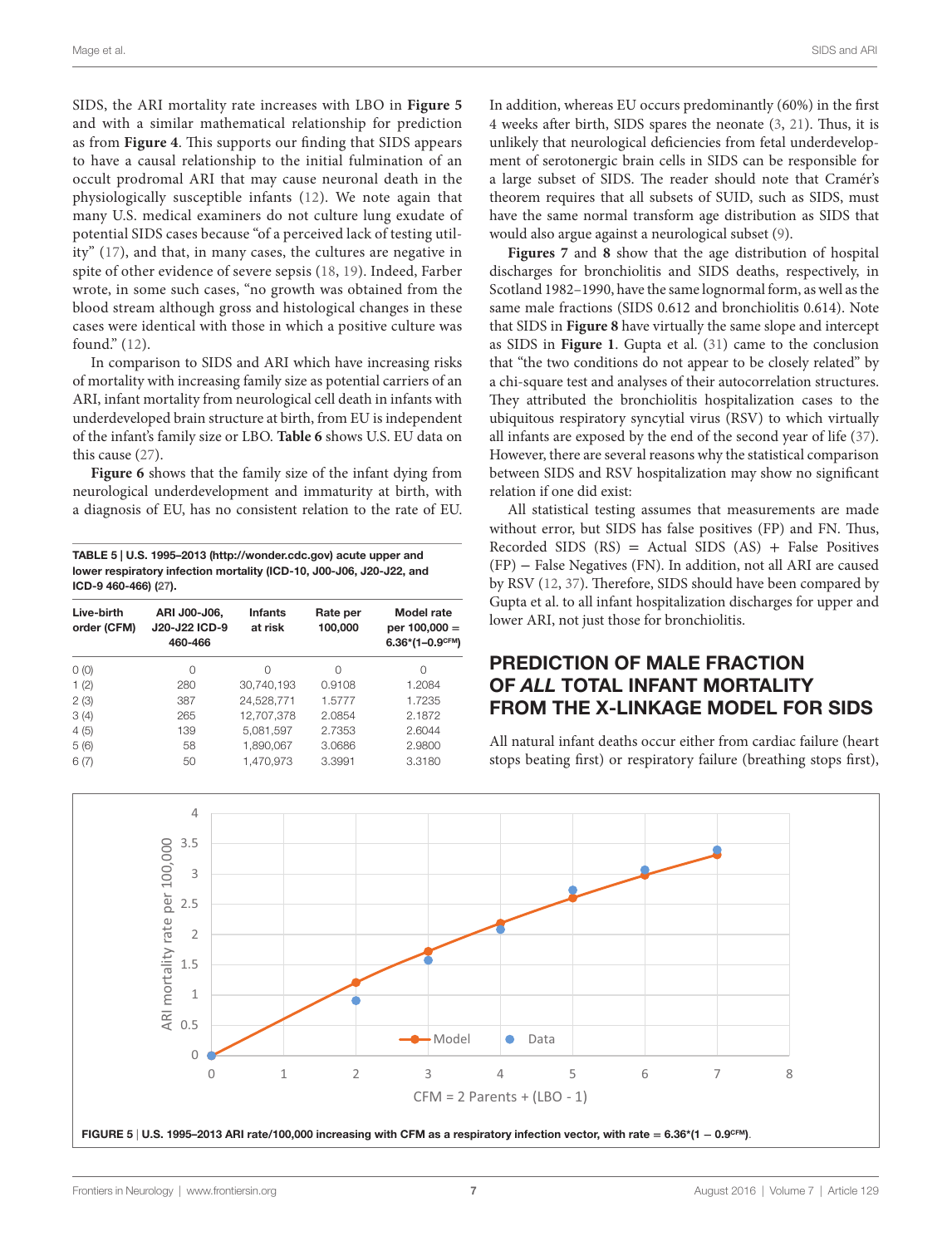neglecting trauma cases, such as fall from great height when both stop simultaneously. As described above, all infant mortality from respiratory causes has an apparent 50% X-linkage male excess rate for equal numbers of XY males and XX females at risk (we neglect chromosomal abnormalities, such as XXY male and XXX female, and assume no infanticides). As also shown, there is no male excess (0%) for cardiac failures, which include congenital anomalies related to genetic variants on the 22 autosomes, which males and females have with equal probabilities, assuming HWE ([40,](#page-10-12) [41](#page-10-13)). That is, for every two females dying from respiratory causes, three males will die, and for every two females dying of cardiac causes, two males will die.

We, then, assumed that female infants are equally likely to die from cardiac failure as respiratory failure [\(14,](#page-9-13) [15](#page-9-26)). If so, then for every two females dying from respiratory failure there will be three males, and two males and two females dying from

<span id="page-7-0"></span>TABLE 6 | U.S. 1995–2013; brain cell death, encephalopathy, unspecified, in infants with neurological underdevelopment at birth [\(http://wonder.](http://wonder.cdc.gov) [cdc.gov\)](http://wonder.cdc.gov) ICD-10 G93.4, ICD-9 348.3 [\(27](#page-9-25)).

| Live-birth<br>order<br>(CFM) | Encephalopathy,<br>unspecified, ICD-10<br>G93.4, ICD-9 348.3 | <b>Infants</b><br>at risk | Rate<br>per 10,000 | No appropriate<br>model for EU |
|------------------------------|--------------------------------------------------------------|---------------------------|--------------------|--------------------------------|
| 1(2)                         | 200                                                          | 30.740.193                | 0.0651             |                                |
| 2(3)                         | 152                                                          | 24.528.771                | 0.0620             |                                |
| 3(4)                         | 67                                                           | 12.707.378                | 0.0527             |                                |
| 4(5)                         | 29                                                           | 5.081.597                 | 0.0571             |                                |
| 5(6)                         | 12                                                           | 1.890.067                 | 0.0631             |                                |
| 6(7)                         | 13                                                           | 1.470.973                 | 0.0884             |                                |

cardiac causes. Thus, for equal numbers of males and females at risk there will be five males dying for every four females dying from all natural causes, predicting a  $5/9 = 0.55555$  male fraction for *all* infant mortality. Given that there is a nominal 5% male excess live-birth rate, 5.25 males will die for every 4 female infants dying from all causes, predicting a male fraction of  $5.25/9.25 = 21/37 = 0.567567$ . We assume that infants under 5 years neither play independently of adult supervision nor display the male hyperactivity that increases their death rates from accidents and trauma later as they age. We, therefore extend our analysis in **[Table 7](#page-8-2)** up to 5 years where data are available as in the U.S.

We chose to report the male fractions without correcting for the male excess at risk fluctuations from 5% ([16\)](#page-9-14). For example, dividing total deaths by total births in the same periods would be misleading because, as for the U.S., some children below 5 years dying in 1968 would have been born in the previous 5 years and some born in 2014 would die in the next 5 years.

### **SUMMARY**

The results shown above become visible when large sample sizes are created by pooling observations from different data sets. We propose that, because SIDS has no objective finding, the diagnoses are subjective, and different pathologists reviewing the same slides and findings will assign different causes of death [\(43](#page-10-14)). Consequently, FP and FN SIDS are likely not randomly created by a given pathologist so their case studies will have either a positive or negative bias. When independent SIDS data sets are pooled

<span id="page-7-1"></span>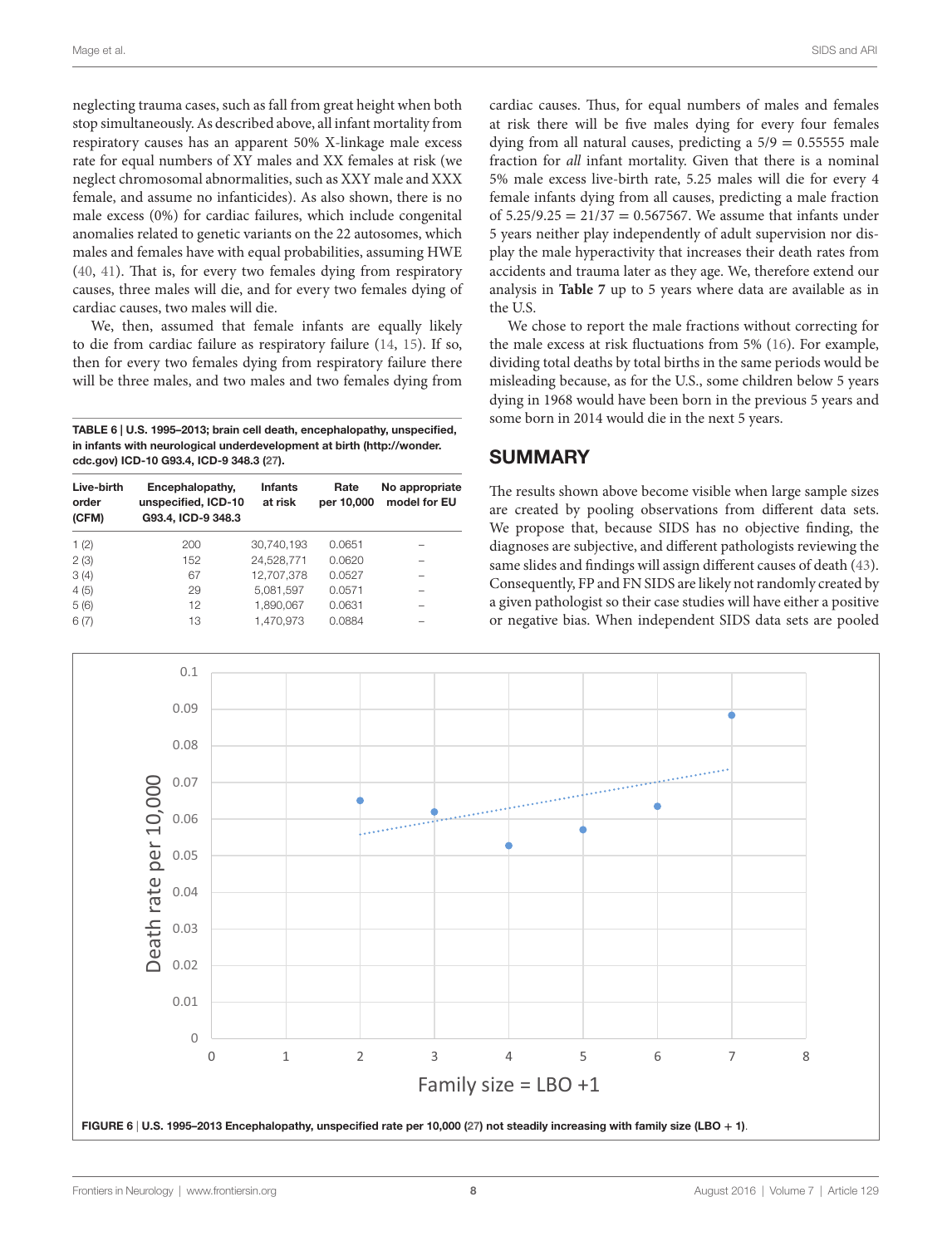

together, the FP and FN will tend to cancel out and, by the law of large numbers, the mean value of the errors will approach 0 as the total number of observations becomes large. In the pooled data sets, we have analyzed, the numbers of observations are very large totaling from tens of thousands up to a few million, so the means of the data sets closely approach the means of the underlying distributions.

As shown here, and in our other papers cited, the following mathematical relationships that SIDS display must be explained by any proposed cause for SIDS:

- (1) The constant SIDS 50% male excess rate compared to the female rate for equal numbers of infants at risk. Given the nominal 5% excess male birth rate, this leads to the observed male fraction of 0.612 [\(8\)](#page-9-7);
- (2) The SIDS left-censored 4-parameter lognormal (Johnson  $S_B$ ) age distribution that has 3rd and 4th parameters of

<span id="page-8-0"></span>

<span id="page-8-2"></span><span id="page-8-1"></span>TABLE 7 | Total male and female infant deaths and male % excess at risk for the U.S. [\(27\)](#page-9-25), 13 countries pooled together [\(16\)](#page-9-14) Argentina ([42](#page-10-15)), Colombia [\(39\)](#page-10-11), Norway ([43](#page-10-14)), and England and Wales [\(28](#page-10-0)).

| Country           | Years     | Ages        | Male excess, at risk, % | Total male mortality | <b>Total female mortality</b> | <b>Male fraction</b> |
|-------------------|-----------|-------------|-------------------------|----------------------|-------------------------------|----------------------|
| U.S.              | 1968-2014 | $<$ 5 years | 4.62                    | 1.221.981            | 932,096                       | 0.5673               |
| 13 countries      | Various   | $<$ 5 vears | 5.11                    | 294.827              | 223.004                       | 0.5694               |
| England and Wales | 1969–1976 | $<$ 1 year  | 5.99                    | 22.965               | 17.502                        | 0.5675               |
| Argentina         | 1980-2012 | $<$ 1 year  | 5.28                    | 263.680              | 203.802                       | 0.5640               |
| Colombia          | 1979–2012 | $<$ 1 year  | 5.51                    | 261.676              | 200.296                       | 0.5664               |
| Norway            | 1967-1988 | $<$ 1 year  | 5.44                    | 3.103                | 2.344                         | 0.5697               |

*Predicted male fraction for 5% male excess at risk is 0.5676 and 0.5699 for 6%.*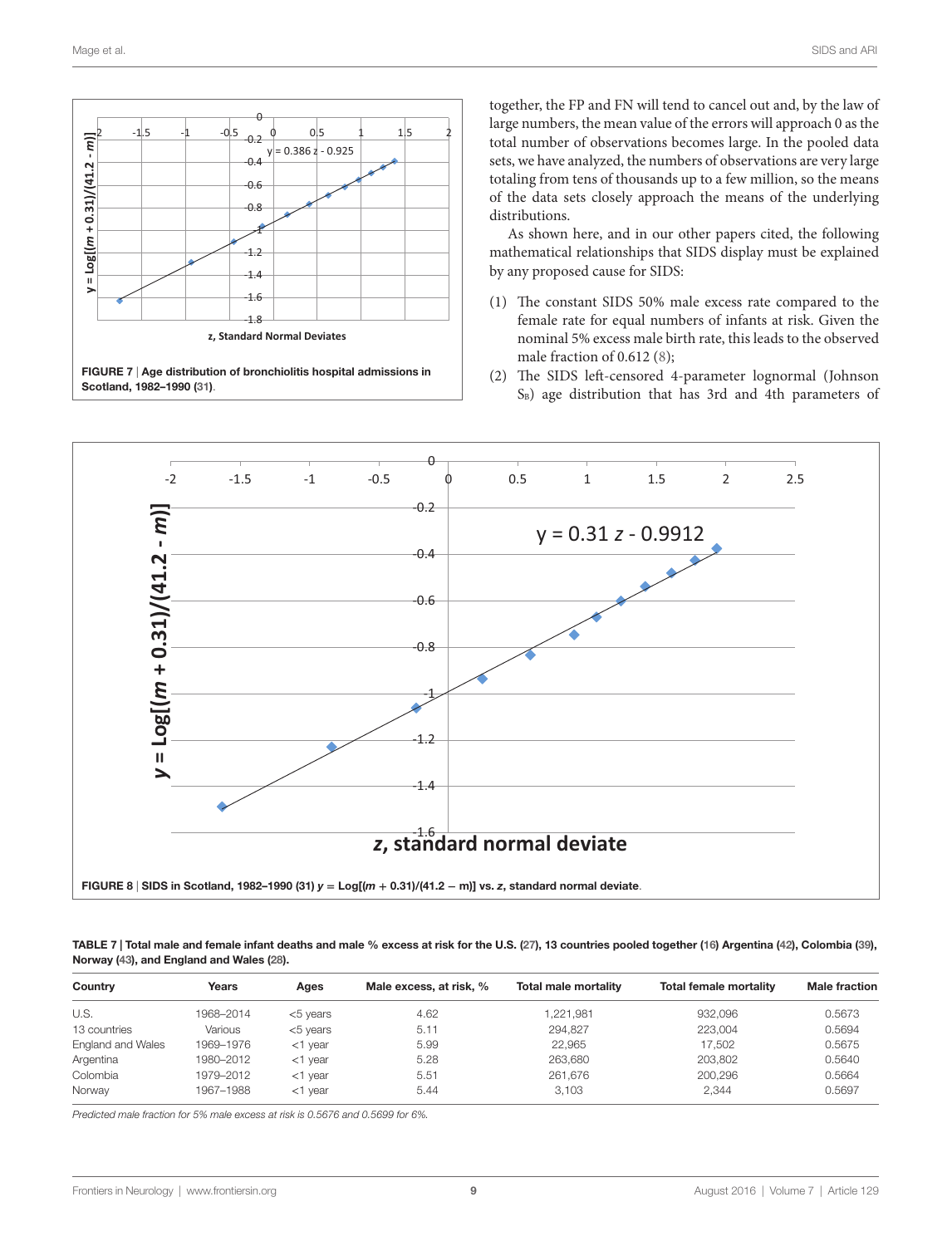order −0.31 and 41.2 months, respectively, with median of approximately −1.0 and approximate SD of 0.30;

- (3) Maximum SIDS rate in winter months and minimum rate in summer months ([10](#page-9-9));
- (4) The increased risk of SIDS with the infant's increasing numbers of older siblings, proportional to the factor  $(1 - 0.9^{\text{CFM}})$ , where CFM = 2 parents + (LBO – 1) siblings ([13,](#page-9-12) [14](#page-9-13));
- (5) The SIDS X-linkage model predicts the 5/9 male fraction of *all* infant mortality for equal numbers of males and females at risk ([13,](#page-9-12) [14](#page-9-13)).

To the best of our knowledge, no other cause of SIDS has been proposed that meets these five essential conditions that are necessary, but insufficient, to prove that they are the cause of SIDS. For proof of its causation, the predicted missing X-linked  $p = 1/3$  dominant allele that is protective of neuronal cell death by acute anoxic encephalopathy by enabling the infant to shift from aerobic to anaerobic oxidation must be identified ([4](#page-9-3), [14\)](#page-9-13). This may be complicated because of the likely presence of FP SIDS in the study cohorts, where non-SIDS cardiac causes of death or cases of infanticide may have been missed. In addition, our model requires that the SIDS infant be in the lowest percentiles  $\left\langle \langle -2\sigma \rangle \right\rangle$ of Hb from the natural physiological anemia that minimizes for all infants between 2 and 3 months of age ([5](#page-9-4), [6\)](#page-9-5). However, due to the gravitational settling of the red blood cells during hemostasis

### **REFERENCES**

- <span id="page-9-0"></span>1. Guntheroth WG. *Crib Death: The Sudden Infant Death Syndrome*. 3rd revised ed. Armonk: Futura (1995). 99 p.
- <span id="page-9-1"></span>2. Schwartz PJ. The quest for the mechanisms of the sudden infant death syndrome: doubts and progress. *Circulation* (1987) 75(4):677–83. doi[:10.1161/01.](http://dx.doi.org/10.1161/01.CIR.75.4.677) [CIR.75.4.677](http://dx.doi.org/10.1161/01.CIR.75.4.677)
- <span id="page-9-2"></span>3. Mage DT. A probability model for the age distribution of SIDS. *J Sudden Infant Death Syndr Infant Mortal* (1996) 1(1):13–31.
- <span id="page-9-3"></span>4. Willinger M, James LS, Catz C. Defining the sudden infant death syndrome (SIDS): deliberations of an expert panel convened by the National Institute of Child Health and Human Development. *Pediatr Pathol* (1991) 11(5):677–84. doi:[10.3109/15513819109065465](http://dx.doi.org/10.3109/15513819109065465)
- <span id="page-9-4"></span>5. O'Brien RT, Pearson HA. Physiologic anemia of the newborn infant. *J Pediatr* (1971) 79:132–8. doi:[10.1016/S0022-3476\(71\)80076-8](http://dx.doi.org/10.1016/S0022-3476(71)80076-8)
- <span id="page-9-5"></span>6. Dallman PR. Anemia of prematurity. *Ann Rev Med* (1981) 32:143–60. doi:[10.1146/annurev.me.32.020181.001043](http://dx.doi.org/10.1146/annurev.me.32.020181.001043)
- <span id="page-9-6"></span>7. Naeye RL, Burt LS, Wright DL, Blanc WA, Tatter D. Neonatal mortality, the male disadvantage. *Pediatrics* (1971) 48(6):902–6.
- <span id="page-9-7"></span>8. Mage DT, Donner M. A genetic basis for the sudden infant death syndrome sex ratio. *Med Hypotheses* (1997) 48(2):137–42. doi[:10.1016/](http://dx.doi.org/10.1016/S0306-9877(97)90280-2) [S0306-9877\(97\)90280-2](http://dx.doi.org/10.1016/S0306-9877(97)90280-2)
- <span id="page-9-8"></span>9. Mage DT, Donner M. Cramér's theorem proves that SIDS is a distinct entity and not a collection of different causes of death. *J Paediatr and Child Health* (2010) 46(Suppl 3):15.
- <span id="page-9-9"></span>10. Mage DT, Donner EM. The universal age distribution of the sudden infant death syndrome. *Scand J Forensic Sci* (2011) 17(1):7–10.
- <span id="page-9-10"></span>11. Mage DT. Seasonal variation of sudden infant death syndrome in Hawaii. *J Epidemiol Commun Health* (2004) 58(11):912–6. doi[:10.1136/](http://dx.doi.org/10.1136/jech.2003.018176) [jech.2003.018176](http://dx.doi.org/10.1136/jech.2003.018176)
- <span id="page-9-11"></span>12. Farber S. Fulminating *Streptococcus* infections in infancy as a cause of sudden death. *N Engl J Med* (1934) 211:154–8. doi[:10.1056/NEJM193407262110403](http://dx.doi.org/10.1056/NEJM193407262110403)
- <span id="page-9-12"></span>13. Mage DT, Latorre ML, Jenik AG, Donner EM. The role of respiratory infection in sudden infant death syndrome (SIDS). *Scand J Forensic Science* (2016) 22(1):10–4. doi:[10.1515/sjfs-2016-0004](http://dx.doi.org/10.1515/sjfs-2016-0004)
- <span id="page-9-13"></span>14. Mage DT, Donner EM. An X-linked genetic susceptibility for SIDS and respiratory failures. *J Sudden Infant Death Syndr Infant Mortal* (1996) 1(4):295–306.

leading to lividity, an accurate blood Hb cannot be measured. If all infants in a birth cohort had their blood Hb measured at birth, then, perhaps, the lowest Hb infants could be identified as the susceptible cohort and, if so, treated to increase their Hb [\(44](#page-10-16)).

# **CONCLUSION**

We propose that the most physiologic-anemic infants can be identified by measuring Hb at birth. Then, if an enzyme coded for by the putative protective dominant X-linked allele (that passes through the blood–brain barrier) can be identified and given to the unprotected infant, it may be possible to reduce infant mortality significantly, by reducing the numbers of infants dying from SIDS and all other respiratory causes ([16\)](#page-9-14).

### AUTHOR CONTRIBUTIONS

DM prepared the first draft and developed probability models to fit the age and family data. ED provided the genetic model, discussed the first draft with DM and made revisions, and approved the final draft. AJ provided and discussed the vital statistics for Argentina, reviewed the first draft and commented on the medical aspects, and approved the final draft. ML provided and discussed the vital statistics for Colombia, reviewed the first draft, and commented on the medical aspects and approved the final draft.

- <span id="page-9-26"></span>15. Mage DT, Donner EM. The X-link hypotheses for SIDS and the male excess in infant mortality. *Med Hypotheses* (2004) 62:564–7. doi:[10.1016/j.](http://dx.doi.org/10.1016/j.mehy.2003.10.018) [mehy.2003.10.018](http://dx.doi.org/10.1016/j.mehy.2003.10.018)
- <span id="page-9-14"></span>16. Mage DT, Donner EM. An explanation of the 25% male excess mortality for all children under 5. *Scand J Forensic Sci* (2015) 21(1):91–100. doi[:10.1515/](http://dx.doi.org/10.1515/sjfs-2015-0001) [sjfs-2015-0001](http://dx.doi.org/10.1515/sjfs-2015-0001)
- <span id="page-9-15"></span>17. Brooks EG, Gill JR; National Association of Medical Examiners NAME Ad Hoc Committee for Bioterrorism and Infectious Disease. Testing for infectious diseases in sudden unexpected infant death: a survey of medical examiner and coroner offices in the United States. *J Pediatr* (2015) 167(1):178.e–82.e. doi:[10.1016/j.jpeds.2015.04.007](http://dx.doi.org/10.1016/j.jpeds.2015.04.007)
- <span id="page-9-16"></span>18. Phua J, Ngerng W, See K, Tay C, Kiong T, Lim H, et al. Characteristics and outcomes of culture-negative versus culture-positive severe sepsis. *Crit Care* (2013) 17(5):R202. doi[:10.1186/cc12896](http://dx.doi.org/10.1186/cc12896)
- <span id="page-9-17"></span>19. Fleming KA. Viral respiratory infection and SIDS. *J Clin Pathol* (1992) 45(11 Suppl):29–32.
- <span id="page-9-18"></span>20. Vennemann MM, Bajanowski T, Cohen M, Mitchell EA, Mage DT, Pfeufer A. Whole genome association study in SIDS infants. *J Paediatr Child Health* (2010) 46(Suppl 3):30.
- <span id="page-9-19"></span>21. Yih-Horng S. Editorial: marching toward 100% whole genome sequencing. *Front Genet* (2016) 7:41. doi[:10.3389/fgene.2016.00041](http://dx.doi.org/10.3389/fgene.2016.00041)
- <span id="page-9-20"></span>22. Filiano JJ, Kinney HC. A perspective on neuropathologic findings in victims of the sudden nfant death syndrome: the triple-risk model. *Biol Neonate* (1994) 65(3–4):194–7. doi[:10.1159/000244052](http://dx.doi.org/10.1159/000244052)
- <span id="page-9-21"></span>23. Guntheroth WG, Spiers PS. The triple risk hypotheses in sudden infant death syndrome. *Pediatrics* (2007) 110:e64. doi:[10.1542/peds.110.5.e64](http://dx.doi.org/10.1542/peds.110.5.e64)
- <span id="page-9-22"></span>24. Hardy JB, Drage J, Jackson EC. *The First Year of Life*. Baltimore: Johns Hopkins University Press (1979). 100 p.
- <span id="page-9-23"></span>25. Burhans MS, Dailey C, Beard Z, Wiesinger J, Murray-Kolb L, Jones BC, et al. Iron deficiency: differential effects on monoamine transporters. *Nutr Neurosci* (2005) 8(1):31–8. doi[:10.1080/10284150500047070](http://dx.doi.org/10.1080/10284150500047070)
- <span id="page-9-24"></span>26. Mage DT, Donner EM. Comment on Fard et al. 's candidate gene variants of the immune system and sudden infant death syndrome. *Int J Legal Med* (2016) 130(4):1069–70. doi:[10.1007/s00414-016-1380-x](http://dx.doi.org/10.1007/s00414-016-1380-x)
- <span id="page-9-25"></span>27. Centers for Disease Control and Prevention, National Center for Health Statistics. *CDC WONDER Online Database, compiled from Compressed Mortality File CMF 1968–2014*. (2016). Available from: <http://wonder.cdc.gov/mortSQL.html>